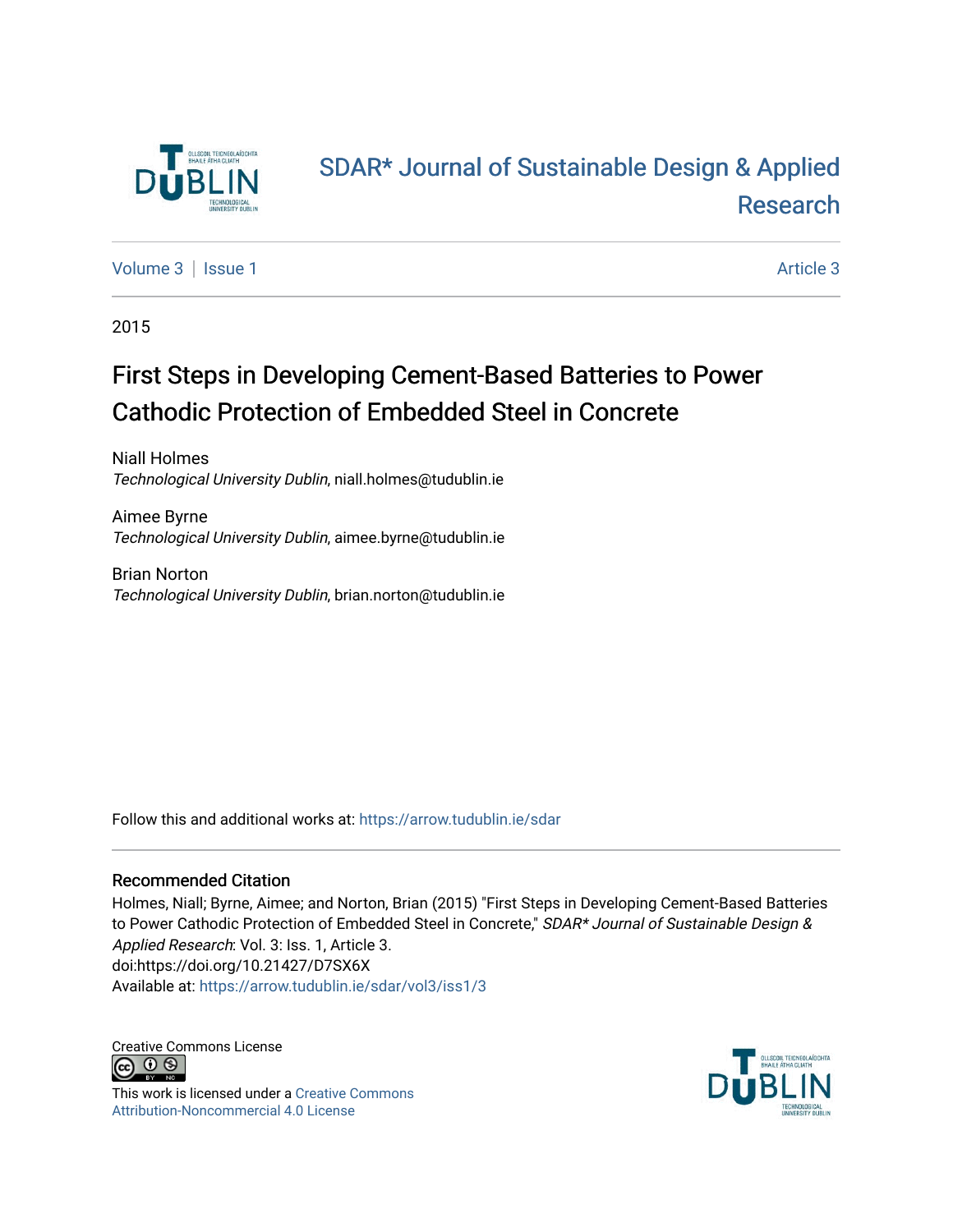First steps in developing cement-based batteries to power cathodic protection of embedded steel in concrete

Dr Niall Holmes SCHOOL OF CIVIL & STRUCTURAL ENGINEERING, DUBLIN INSTITUTE OF TECHNOLOGY *niall.holmes@dit.ie*

Dr Aimee Byrne SCHOOL OF CIVIL & STRUCTURAL ENGINEERING, DUBLIN INSTITUTE OF TECHNOLOGY *aimee.byrne@dit.ie*

Professor Brian Norton PRESIDENT DUBLIN INSTITUTE OF TECHNOLOGY *president@dit.ie*



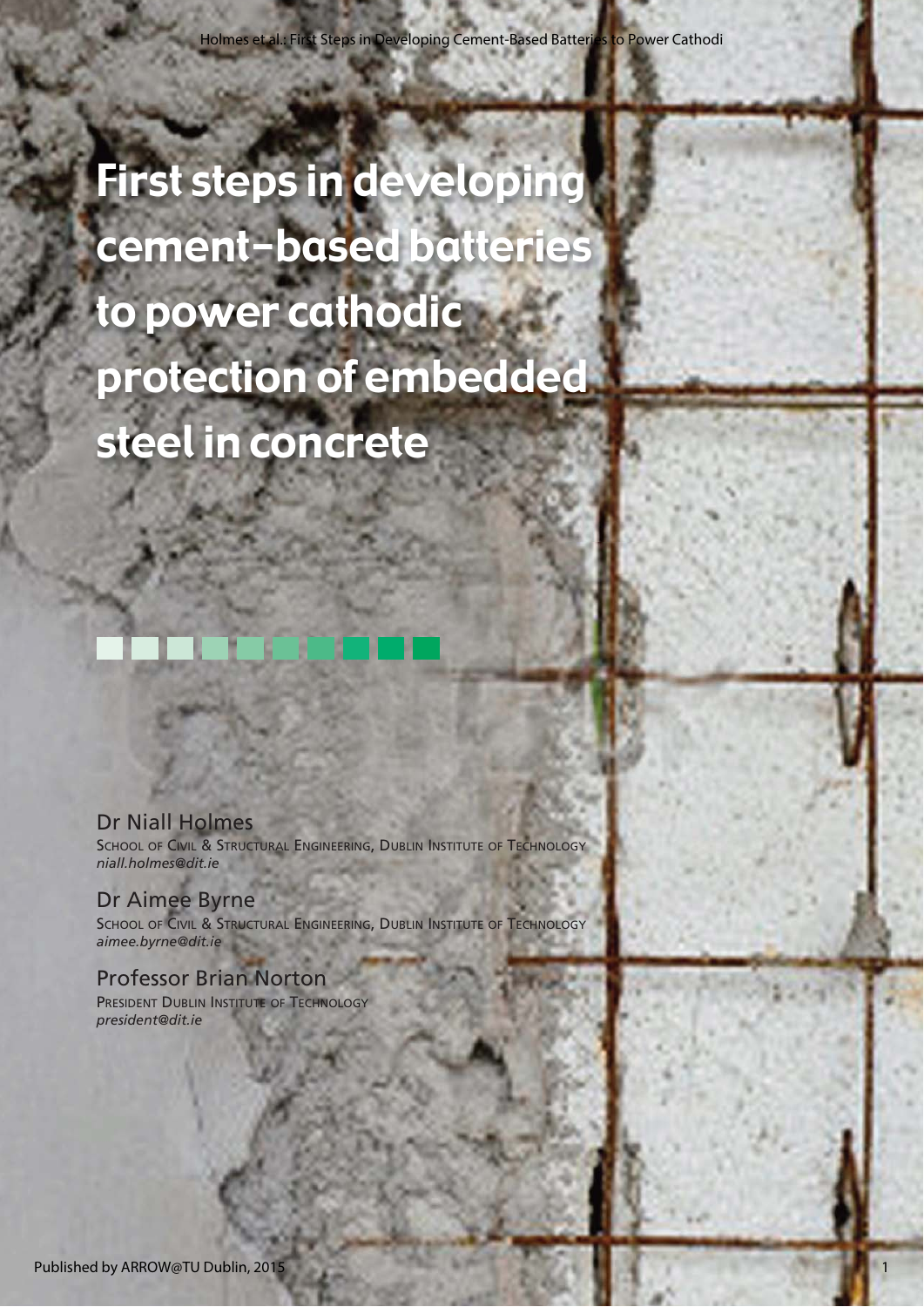# **Abstract**

This paper presents the first steps in developing innovative cement-based batteries to power cathodic protection in reinforced concrete structures. Initial electrical outputs of 1.55V and 23mA have been found to be sufficient to polarise prescribed corrosion currents of 20mA per  $m<sup>2</sup>$  of embedded steel. Cathodic protection is a well-developed and powerful technique to limit the effects of steel reinforcement corrosion.

However, as it requires an electrical supply day and night, it is often powered by non-environmentally friendly diesel generators or connected to the electrical grid. This paper focuses on increasing the ionic conductivity of the solution in the cement pores, increasing the porosity of the cement, examining ways of sealing moisture into the cement and comparing different electrode materials and treatments. The batteries presented consist of different combinations of Portland cement, water, carbon black and salt solutions with embedded copper acting as the cathode and magnesium, aluminium or zinc cast as the anode.

The preliminary findings demonstrate that cementbased batteries can produce sufficient sustainable electrical outputs with the correct materials and arrangement of cast-in anodes. Work is ongoing to determine how these batteries can be recharged using photovoltaics which will further enhance their sustainability properties.

### *Key Words:*

*Cement-based batteries; electrolyte; pore conductivity; concrete; corrosion; cathodic protection.*

### *Glossary:*

*Impressed current cathodic protection (ICCP).*

# 1. Introduction

Cement could be considered as green as it is a rock-based material, ground into a fine powder and mixed with other raw components. However, as a result of the rock extraction and mixing, its green credentials are somewhat lost. Therefore, sustainability discourse related to cement primarily focuses on efforts to make it more environmentally friendly over its whole life to diminish the  $CO<sub>2</sub>$ released during its production.

However, cement-based products such as concrete can facilitate energy efficiency in the finished structure. This includes the harnessing of concrete's thermal mass to reduce heating and cooling needs for buildings by absorbing heat (daytime solar gains or when indoor heating system is turned on), storage and later release (at night through the release of these solar gains).

A lot of work is ongoing to reduce the environmental impact of cement-based materials while still maintaining performance (Nanukuttan *et al*, 2010; EN206, 2000). This includes replacing cement with supplementary cementitious materials such as ground granulated blastfurnace slag and pulverised fuel ash. Other areas of research consider the replacement of natural aggregates in concrete with materials that would otherwise be landfilled, including crumb-rubber (Holmes *et al*, 2014) and bottom ash (Sandhya *et al*, 2013).

This paper presents the first steps in developing novel cementbased batteries designed to power low-energy cathodic protection. One example is Impressed Current Cathodic Protection (ICCP) of reinforcement in concrete structures. ICCP protects reinforcing steel from corrosion by connecting it to an inert, less noble, metal and passing low-level current through it using an external power source (Polder, 1998).

## 2. Background

In a battery, ions move through the electrolyte and electrons move through the circuit from the anode to the cathode (see Figure 1). Conventional alkaline batteries use zinc as the anode, manganese dioxide compact as the cathode and salt solution as the electrolyte, with all components held together in a sealed container.



Figure 1: Conventional battery arrangement.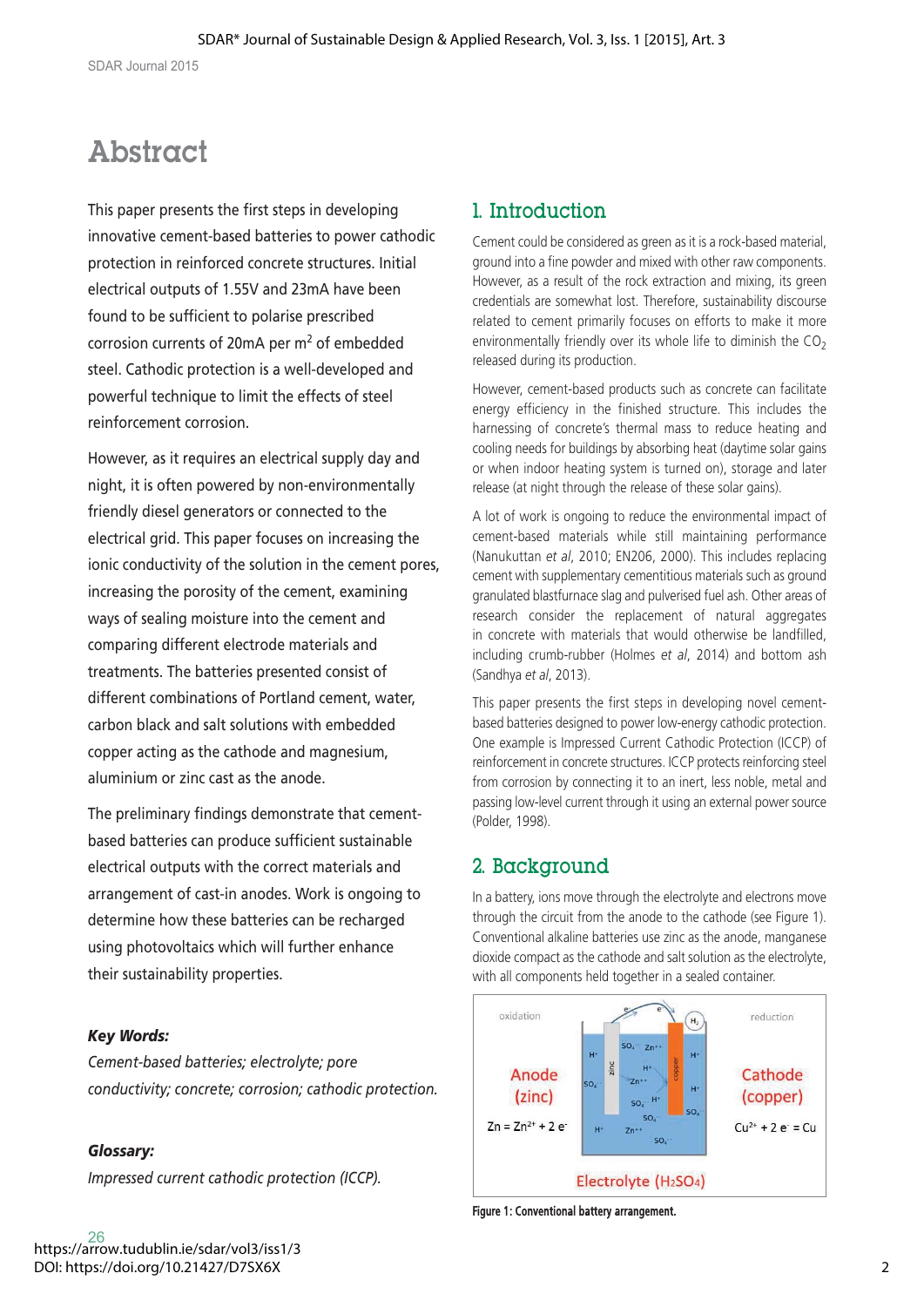First steps in developing cement-based batteries to power cathodic protection of embedded steel in concrete

The electrolyte in a battery is an ionic conductor but also an electronic insulator which resists the movement of electrons. The ionic conductivity of the electrolyte should be high with a low electrical resistance, thus allowing the battery to carry high current (Meng and Chung, 2010). Liquid electrolytes traditionally perform better in batteries due to the high mobility of ions with a continuous interface between electrodes and electrolyte. Examples of solid electrolytes are polymers or ceramics doped with ions to improve ion movement.

The process of embedded steel corrosion in concrete is an example of ionic flow through hardened concrete. During corrosion, iron atoms are removed from the steel surface by electrochemical reaction. These atoms then dissolve into the surrounding electrolyte solution which, in concrete, can only occur where pores exist at the steel anodic site. Electrons must therefore transfer from this anodic site to a cathodic area, which develops a surplus of electrons. The transfer of electrons occurs along the metal and creates a current between areas of differing potential. The ions from the reactions, such as the ferrous ion (Fe2+), pass into the solution trapped in the concrete pores and meet with hydroxyl ions (OH-) to form ferric hydroxide which further reacts to form rust as shown in Figure 2.

Meng and Chung (2010) provided the initial proof of concept that cement-based batteries could be designed to supply a voltage and current.



Figure 2: Corrosion process in embedded steel in concrete.

In their layered design the cathode was a mix of manganese dioxide particles and cement, the electrolyte consisted of cement and the anode contained cement and zinc particles (see Figure 3).

The advantage of this design over electrode (non-cement-based) probes is that the active phase in both anode (zinc) and cathode (manganese dioxide) are in direct contact with the electrolyte (pore solution in the cement paste) in the anodic and cathodic layers and not just at the interface with the electrolyte (Meng & Chung, 2010). The outputs from this type of battery design were very low. Opencircuit voltages of up to 0.72V and current up to 120 µA (current density 3.8µA/cm2) were recorded and only operated when saturated.



Figure 3: Layered cement-based battery (Meng and Chung, 2010).

Rampradheep *et al* (2012) used similar constituents in a layered battery to produce a maximum voltage of 0.6V and an undisclosed current. Cement-batteries cast with carbon fibers and carbon nanotubes in the electrolyte layers (Qiao *et al*, 2014) yielded maximum power outputs of 0.7V and 35.21µA/cm2.

There is little published research into the possibility of using batteries for generating low-level electrical power for use in ICCP and none, at the time of writing at least, on using cement-based batteries. As this area is so lightly researched there have not been many advances in making these batteries more efficient, powerful, longer-lasting and rechargeable.

A seawater battery to incorporate cement between the magnesium and carbon probes and maintained in a seawater bath has been reported (Ouellette & Todd, 2014) as a corrosion-based energy harvester. Adding the cement passively limited the amount of consumable oxygen rather than a functioning electrolyte system. As discussed previously, corrosion of reinforcement in concrete creates differing potentials in the steel and induces a current to flow. This corrosion energy can be harvested and used for corrosion sensors (Ouellette and Todd, 2014; Qiao *et al*, 2011).

# 3. Methodology

The design considerations for the cement-based battery developed here are outlined below. Firstly, increasing the ionic conductivity of the cement electrolyte will improve the performance. For this, water-soluble salts such as Epsom, Alum and sodium chloride are investigated in solution and as solid granules.

The electrically active additive carbon black enhances the connectivity between electrodes. This is particularly true for the cathode which may use an electrochemically non-conductive material such as manganese dioxide (Meng and Chung, 2010). The volume of carbon black added should be high enough to aid electronic connectivity but not so high as to reduce the proportion of the cathode and anode.

For conductive materials such as zinc (which forms electrically nonconductive zinc oxide on its surface), thin reaction products can impede the output of the battery as they reduce the interface between the electrodes and electrolyte. Such layers can be removed by washing with acetic acid and rinsing with a volatile liquid such as ethanol prior to adding to the mix.

Both the anodes and cathodes need to be electrical conductors. The anode is the more active of the two as it undergoes chemical oxidation during discharge and will be lost over time, thereby losing electrons. The cathode is nobler than the anode and remains more stable during discharge as it gains electrons.

As a battery discharges its internal resistance increases as the electrolyte becomes less conductive. Its open circuit voltage decreases as chemicals become more dilute. The results here present the current and voltage under load.

### **Layered battery**

The first cement-based battery cast is shown in Figure 4 and was based on the work by Meng and Chung (2010). However, the mix

3

27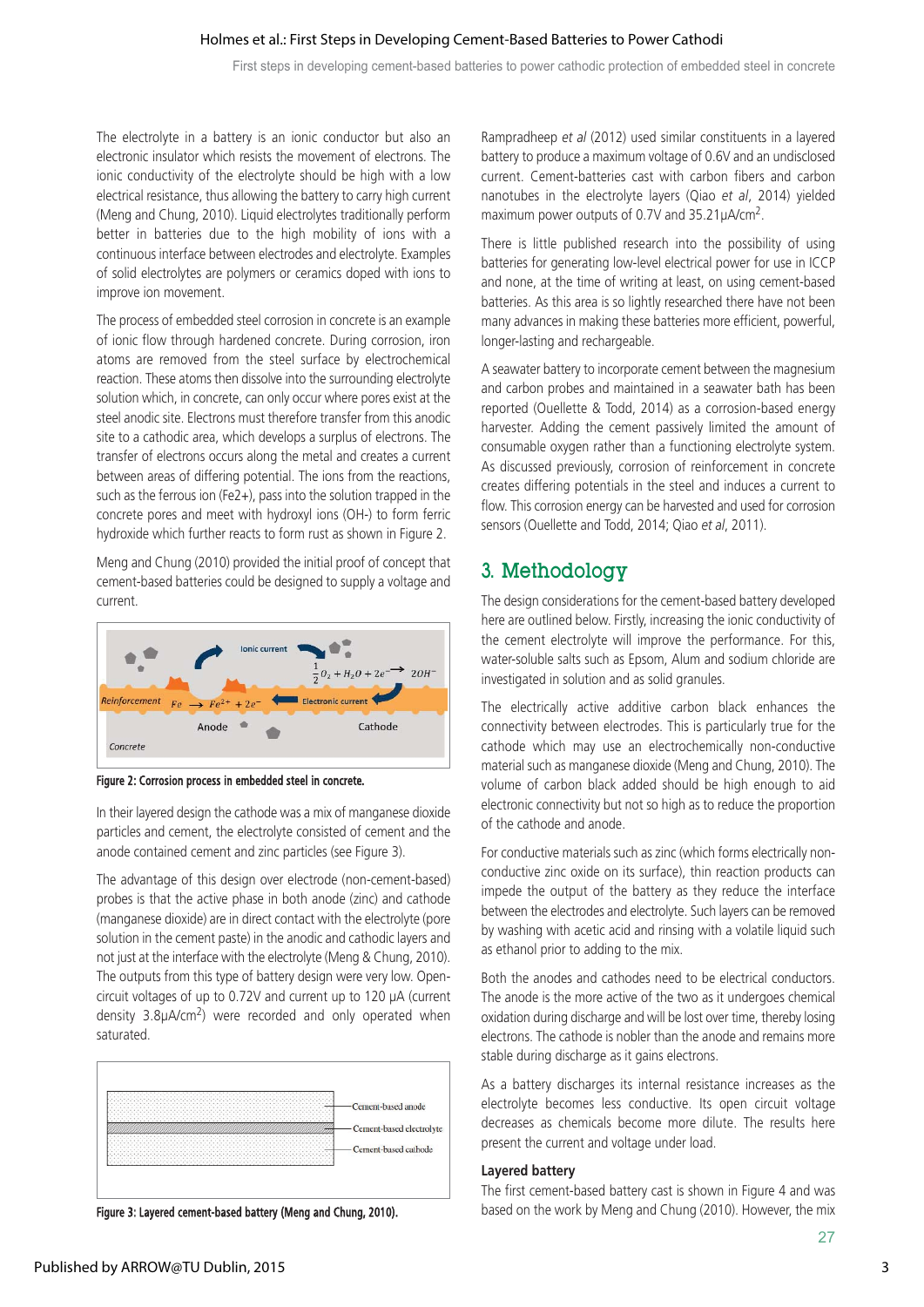SDAR Journal 2015



Figure 4: Layered battery schematic.



(a) Layered cement-based battery



(b) Batteries stored in water and Epsom salt



(c) Electrical contacts (conductive copper)

#### Figure 5: Layered batteries cast.

resulted in an unworkably-dry paste for the electrode layers which crumbled when set. The electrolyte layer was too wet and sandwiched out of the mix when the top layer was placed. The proportions of the mix are shown in Table 1. The zinc powder was washed with acetic acid to remove any dirt or oxide layers and rinsed with ethanol to remove the acid prior to mixing.

The surface of the moulds was oiled and the dry components were mixed together before adding the water-reducer and water. The addition of carbon black in the electrode layers made the mix difficult to manipulate and it had to be kneaded to ensure

```
28
https://arrow.tudublin.ie/sdar/vol3/iss1/3
DOI: https://doi.org/10.21427/D7SX6X
```

| Table 1 - Mix proportions used - layered battery |                                            |               |  |  |
|--------------------------------------------------|--------------------------------------------|---------------|--|--|
| Cathode                                          | MnO <sub>2</sub>                           | 218           |  |  |
|                                                  | Water reducer                              | 11            |  |  |
|                                                  | Distilled water                            | 22            |  |  |
|                                                  | Carbon black                               | 15            |  |  |
| <b>Electrolyte</b>                               | Cement<br>Water reducer<br>Distilled water | 88<br>4<br>18 |  |  |
| Anode                                            | Cement                                     | 282           |  |  |
|                                                  | Zn                                         | 84            |  |  |
|                                                  | Water reducer                              | 5             |  |  |
|                                                  | Distilled water                            | 91            |  |  |
|                                                  | Carbon black                               | 7             |  |  |

adequate mixing before being pressed into the mould. The cathode layer was placed first, followed by a single ply of tissue to prevent drying shrinkage cracks and to ensure the separation of the layers.

The electrolyte layer followed (also covered with a tissue) and finally the anode was applied, which was levelled using a trowel. The battery was left to cure in the mould for 24 hours under damp hessian and polythene sheets. After removal from the mould, readings for open-circuit voltage and resistor load current were taken using a multimeter. This battery is shown in Figure 5a.

Four batteries were made using this design. Two were placed in distilled water to cure for a further 48 hours after removal from the mould (Figure 5b). The other two were placed in a 0.5M solution of Epsom salt (MgSO $_A$ .7H<sub>2</sub>O) for 48hrs (Figure 5b).



Figure 6: Battery housed in a metal can.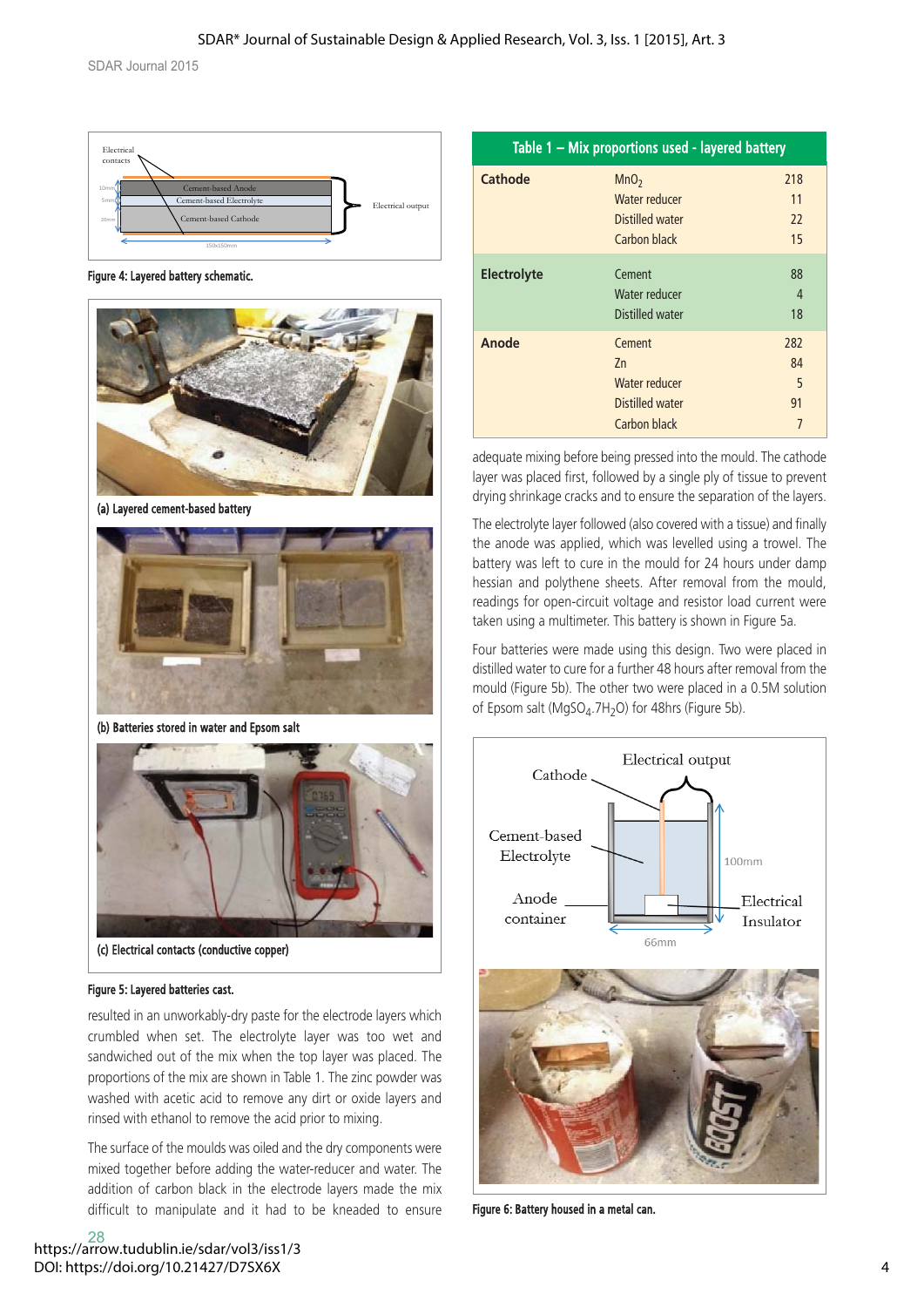One Epsom salt battery and one distilled water battery were sealed with Sikagard 680S protective coating to maintain the internal moisture content. Electrical contacts were made using conductive copper tape as shown in Figure 5c.

#### **Cement-based batteries housed in a can**

Cement batteries in this form (Figure 6) were not identified in academic publications, but are prevalent in internet discussion forums, blogs and "how to" videos. They are designed in much the same way as traditional batteries with copper usually being chosen as the cathode. The anode container is usually made from commercial aluminium cans with the top cut off and the sides sanded to expose the aluminium. For the work presented here, the cathodes were chosen as thin copper plates (or hollow narrow tubes) and an eraser prevented short circuiting between the bottom of the catode and the base of the container. A basic cement and water mixture was used as the initial electrolyte.

Various mix designs and additives were compared using this battery form and used to examine the natural recharge abilities (or natural charge build-up and storage abilities) when a resistor load was removed for set periods of time.

#### **Cement-based batteries housed in a block**

These battery types are similar to the can but both the anode and the cathode are in the form of metal plates (Figure 7). Plastic moulds were used to prevent short circuiting and to allow for a higher volume of sample to be made. These designs were used to compare different additives, anode materials, shapes and sizes.

This type of design is the "best-fit" for cement-based batteries for using with ICCP as they can be incorporated into a cladding panel and fixed onto a structure. For this, particular characteristics are required, namely robustness, long life and a low but consistent current output under resistance load.

## 4. Results

### **Layered batteries**

Hourly current and voltage measurements were taken from the battery using a 10 $\Omega$  resistor. A very low current was generated (0.001mA) in the intervening hours but dropped back to 0mA within 10sec. As shown previously by Meng and Chung (2010), the batteries do not work once dried out. After 30 hours all batteries had ceased to output electrical energy.

The air-dried Epsom salt solution did not display any measurable current with only a minor difference upon sealing. Voltage did increase over time as the battery dried as shown in Table 2.

### **Can batteries**

Table 3 presents the results of each mix compared with the basic cement and water combination. As can be seen, there was no noticeable increase in output from the addition of sand with decreases observed when zinc, manganese dioxide were added, as well as increasing the anode ratio. The higher outputs came from increasing the cathode ratio.

An example of the decay in current for the can battery is shown in Figure 8a. As can be seen there is a sudden drop when the opencircuit is lost and the resistor is applied from approximately 19.3 to 4.8mA. Over the next seven days, the current drops below 1mA. Figure 8b shows the natural recharge/storage when the resistor is removed after one month and no current is being drawn out. Regardless of the length of recharge time (one or two hours), the increase in initial current is the same, as is the long-term value.

### **Block battery results**

Voltage and current was measured through a 10**Ω** resistor and averaged once they became quasi-steady. Figure 9 shows the results from the parametric study. In terms of water to cement ratio (w/c) (Figure 9a), the current steadily increased with water content.

Cathode to anode ratios (Cu:Al) 4:1, 3:1, 2:1, 1:1, 1:2, 1:3, 1.4 were created using different cut-plate sizes in the same basic cement paste with no discernible correlation. Distances between electrodes of 5mm, 10mm, 30mm, 60mm and 80mm were compared with no differences in output observed. As per the can batteries, the addition of carbon black (Figure 9b) had a significant impact on the measured outputs with lifespan, current and voltage increases of 33%, 44% and 13% respectively.



Figure 6: Battery housed in a metal can.

| Table 2 - Current, voltage and lifespan results<br>from the layered batteries |                                                |                                                                 |                              |                                   |  |
|-------------------------------------------------------------------------------|------------------------------------------------|-----------------------------------------------------------------|------------------------------|-----------------------------------|--|
| Type/Age                                                                      | Ohrs                                           | 24hrs                                                           | 27hrs                        | 30hrs                             |  |
| Epsom solution<br>air dried                                                   | $V = 0.2V$<br>$I = 0$                          | $V = 0V$<br>$I = 0$                                             | $V = 0.995V$<br>$I = 0$      | $V = 0.489V$<br>$I = 0$           |  |
| sealed                                                                        | Epsom solution $V = 0.030V$ ,<br>$I = 0.001mA$ | $V = 0.037V$ .<br>$I = 0.001mA$                                 | $V = 0.23V$<br>$I = 0.001mA$ | $V = 0.51V$<br>$I = 0.001mA$      |  |
| Water air dried                                                               | $V = 0.310,$                                   | $V = 0.442$<br>$I = 0.001mA$ $I = 0.001mA$                      | $V = 0.400V$<br>$I = 0$      | $V = 0.6V$<br>$I = 0.001mA$       |  |
| Water sealed                                                                  | $V = 0.380$<br>$I = 0.004mA$                   | $V = 0.386$ . $V = 0.37$<br>$I=0.002 - 0.042$ mA $I=0-0.004$ mA |                              | $V = 0.737V$<br>$I = 0 - 0.001mA$ |  |

29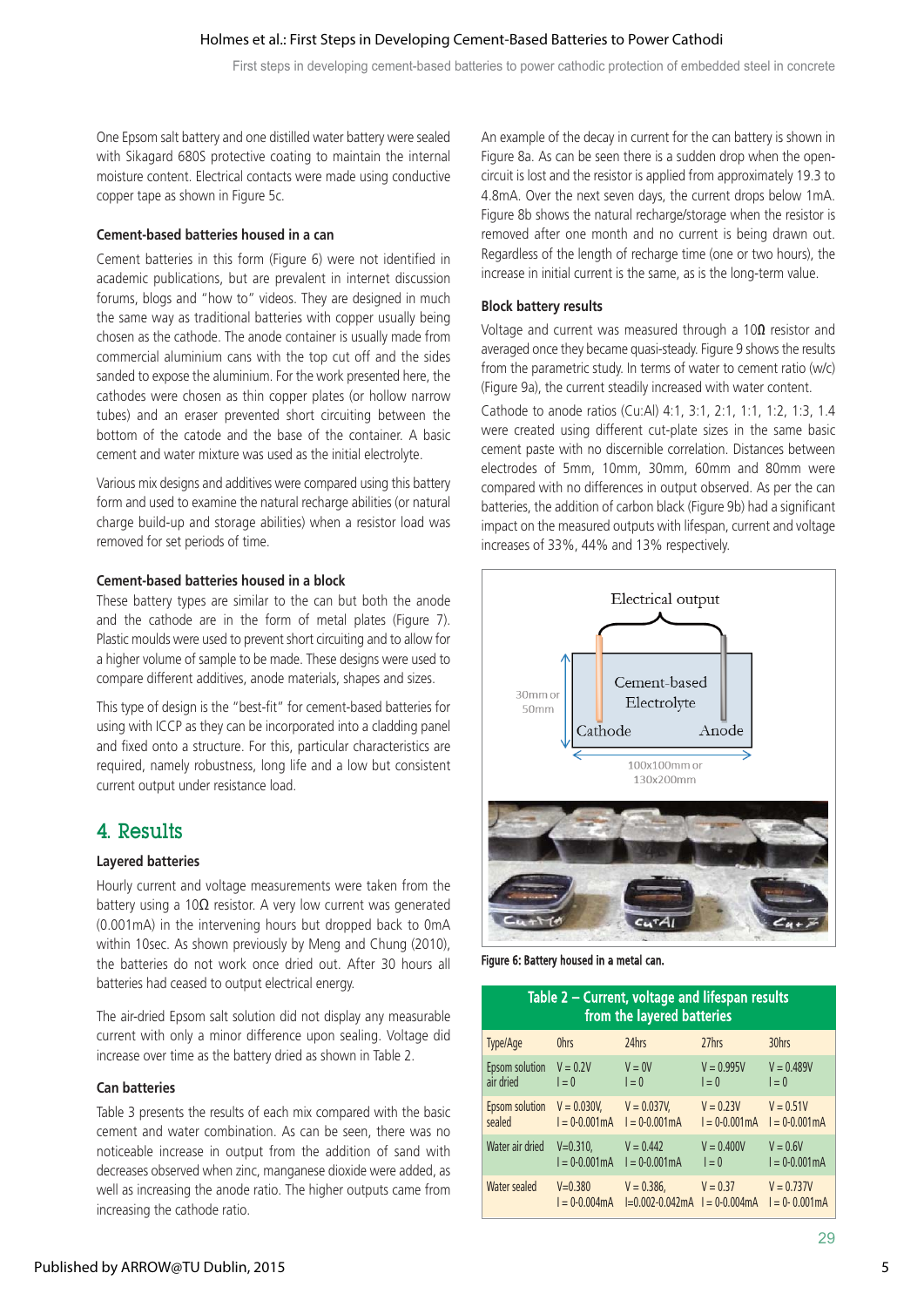SDAR Journal 2015

| Table $3$ – Effect of additives on the power<br>output in the can batteries |                |                |  |  |  |
|-----------------------------------------------------------------------------|----------------|----------------|--|--|--|
| <b>Additive</b>                                                             | <b>Current</b> | <b>Voltage</b> |  |  |  |
| $+$ Sand                                                                    |                |                |  |  |  |
| $+$ Carbon black                                                            | Υ              |                |  |  |  |
| $+$ Zinc Dust                                                               |                |                |  |  |  |
| +Manganese dioxide dust                                                     |                | $=$            |  |  |  |
| Higher anode ratio                                                          |                |                |  |  |  |
| Higher cathode ratio                                                        |                |                |  |  |  |



#### Figure 8: (a) typical current discharge and (b) natural re-charge/storage of a can battery.

The base mix contained only distilled water as the solution. In the other three battery designs, no water was added but different 5-Molar salt solutions were included. These were sodium chloride (NaCl), Alum salt (AlKO<sub>8</sub>S<sub>2</sub>.12H<sub>2</sub>O) and Espom salt  $(MqSO<sub>A</sub>.7H<sub>2</sub>O)$ . Compared to the base mix, the use of salt solutions decreased the current by 20% (Figure 9c) with Epsom salt having the least loss of 14%.

Voltage also decreased with the addition of the salt solutions. However, the lifespan was greatly increased, by 50% on average. By adding salt to the battery mix in granular form, the current and lifespan increased by 15% and 62.5% respectively, compared to the base mix (Figure 9d).

All battery designs to this point have used copper cathodes and aluminium anodes. Anodes of aluminium, zinc and magnesium were also prepared with the same surface area. The magnesium

30 https://arrow.tudublin.ie/sdar/vol3/iss1/3 DOI: https://doi.org/10.21427/D7SX6X

anode was in a ribbon shape rather than plate and this may have impacted the results. The zinc anode battery design showed very poor results. However, the magnesium anode battery design provided the highest current and lifespan during testing. Current and lifespan increased by 1000% and 350% respectively compared to the base battery with an aluminium anode.

Initial battery testing, with prioritised current and lifespan, indicates that optimal output could be achieved by designing high w/c ratios, the addition of carbon black, adding salt granules, using magnesium as the anode material and sealing the battery to retain hydration and reaction components and products.



Figure 9: Results of the parametric study to assess the effects of (a) w/c ratio, (b) carbon black additive, (c) salt solution and (d) salt solution and salt granules.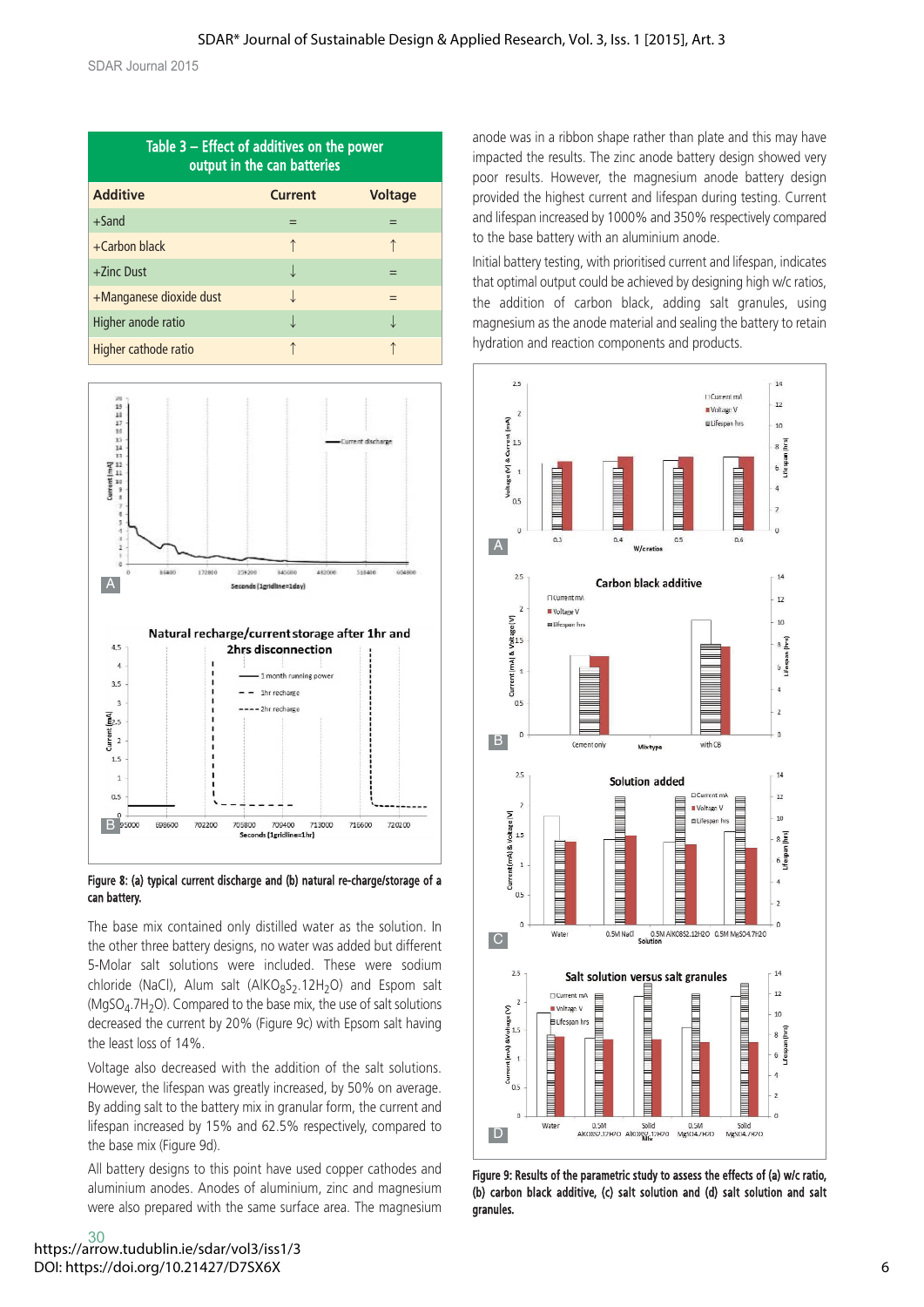First steps in developing cement-based batteries to power cathodic protection of embedded steel in concrete

# 5. Five potential applications of this research for cathodic protection

ICCP limits the corrosion of a metal surface using inert anodes and impressing a current onto the cathode surface using an external direct current (DC) source. For steel reinforcement the recommended (Polder *et al*, 2009) design current density is  $20$ m $A/m<sup>2</sup>$ , which refers to the circumferential surface of the bars. While the currents seen here are low, previous work has shown that lower values for protective current can be successfully used in ICCP to prevent embedded steel corroding (Polder *et al*, 2009; Glass *et al*, 2001; Glass and Chadrick, 1994; Glass and Buenfeld, 1995; Koleva *et al,* 2006; McArthur *et al*, 1993).

There have been limited but reliable examples of where intermittent current supply has provided adequate cathodic protection to structures (Glass *et al*, 2001; Glass and Chadrick, 1994; Glass and Buenfeld, 1995; Koleva *et al*, 2006; McArthur *et al*, 1993; Christodoulou *et a*l, 2010; Kessler *et al*, 1998). The ability of cement-based batteries to recharge when the load is removed has been shown here. Stand-alone cement batteries could power the process using a switching mechanism between individual units allowing them to discharge and recharge multiple times.

## 6. Conclusions

Can-shaped batteries have shown to have the longest lifespan. However, these batteries have a very low output range and need further development. Connecting them in parallel or series to increase output is ongoing.

Carbon black proved to increase output, particularly current and increase longevity due to its ability to increase the connectivity between conductive materials. However, due to its fineness, it makes the batteries considerably brittle so a water reducer is essential.

Although salt solution increased longevity, adding the same salts in solid granule form was even more beneficial and increased current output. When salts are dissolved in water they break up and move through the liquid.

Copper was consistently used as the cathode material in all tests as it is highly noble and easily available. Comparing aluminium, zinc and magnesium anodes, it was found that magnesium produced a substantial improvement in all areas, particularly current and longevity. Open circuit potential values of -1.344V for untreated magnesium, -0.786V for zinc and -0.524V compared to copper (Bullis, 2014) indicates that the highest outputs should occur for magnesium followed by zinc and aluminium.

Layered cement batteries cease to work once dry and this paper presents some first steps in sealing layered-style batteries. Further research into different sealing techniques could help maintain moisture and therefore increase the longevity of batteries.

The possibility of connecting cement-based batteries in parallel has not yet been explored in the research but could be a way of increasing the current output and longevity from the batteries.

#### *References*

CBullis K (2014) Storing the Sun, Aquion manu-factures cheap, longlasting batteries for storing renewable energy [Available from: http://www.technologyreview.com/demo/524466/storing-the-sun/].

Christodoulou C, Glass G, Webb J, Austin S, Goodier C (2010) Assessing the long term benefits of Impressed Current Cathodic Protection, *Corrosion Science*, Vol. 52(8), pp 2671-2679.

BS EN 206 Part 1, Concrete (2000) Specification, performance, production and conformity, British Standard Institute.

Glass GK, Hassanein AM, Buenfeld NR (2001) Cathodic protection afforded by an intermittent current applied to reinforced concrete, *Corrosion Science*, Vol. 43(6), pp. 1111-1131.

Glass GK, Chadwick JR (1994) An investigation into the mechanisms of protection afforded by a cathodic current and the implications for ad-vances in the field of cathodic protection, *Corrosion Science*, Vol. 36(12), pp. 2193-2209.

Glass GK, Buenfeld NR (1995) On the current density required to protect steel in atmospherically exposed concrete structures, *Corrosion Science*, Vol. 37(10), pp. 1643-1646.

Kessler RJ, Powers RG, Lasa IR (1998). Intermittant cathodic protection using solar power, *Corrosion*. San Diego.

Koleva DA, Hu J, Fraaij ALA, Stroeven P, Boshkov N, van Breugel K (2006) Cathodic protection revisited: Impact on structural morphol-ogy sheds new light on its efficiency, *Cement and Concrete Composites*, Vol. 28(8), pp.696-706.

Nanukuttan, S.V., Holmes, N., Srinivasan, S., Basheer, L., Basheer, P.A.M., Tang, L. & McCarter, W.J. (2010), Methodology for designing structures to withstand extreme environments: Performance-based Specifications, pp. 663-670, Bridge and Concrete Research in Ireland Conference, DIT & TCD, September.

McArthur H, D'Arcy S, Barker J (1993) Cathodic protection by impressed DC currents for construction, maintenance and refurbishment in reinforced concrete, *Construction and Building Materials*, Vol. 7(2), pp. 85-93.

Meng Q, Chung DDL (2010) Battery in the form of a cement-matrix composite, Cement and Con-crete Composites, Vol. 32(10), pp. 829-39.

Ouellette SA, Todd MD (2014) Cement Seawater Battery Energy Harvester for Marine Infrastructure Monitoring, *Sensors Journal*, Vol. 14(3), pp. 865-872.

Polder RB (1998) Cathodic protection of rein-forced concrete structures in the Netherlands – Experience and developments: Cathodic protection of concrete - 10 years experience. Heron, Vol. 43(1), pp. 3-14.

Polder R, Kranje A, Leggedoor J, Sajna A, Schuten G, Stipanovic I (2009) Guideline for smart cathodic protection of steel in concrete: Assessment and Rehabilitation of Central Euro-pean Highway Structures.

Qiao G, Sun G, Li H, Ou J (2014) Heterogeneous tiny energy: An appealing opportunity to power wireless sensor motes in a corrosive environment, *Applied Energy*, Vol. 131(0), pp. 87-96.

Qiao G, Sun G, Hong Y, Qiu Y, Ou J (2011) Remote corrosion monitoring of the RC structures using the electrochemical wireless energy-harvesting sensors and networks, *NDT & E Inter-national*, Vol. 44(7), pp. 583-588.

Rampradheep GS, Sivaraja M, Nivedha K (2012) Electricity generation from cement matrix incor-porated with self-curing agent, Advances in Engineering, Science and Management (ICAESM), 2012 International Conference, 30-31 March, pp. 377-82.

Sandhya B and Reshma E.K (2013) A study on mechanical properties of cement concrete by partial replacement of fine aggregate with bottom ash, International Journal of Students Research in Technology & Management, Vol 1(4), August, pp 416-430.